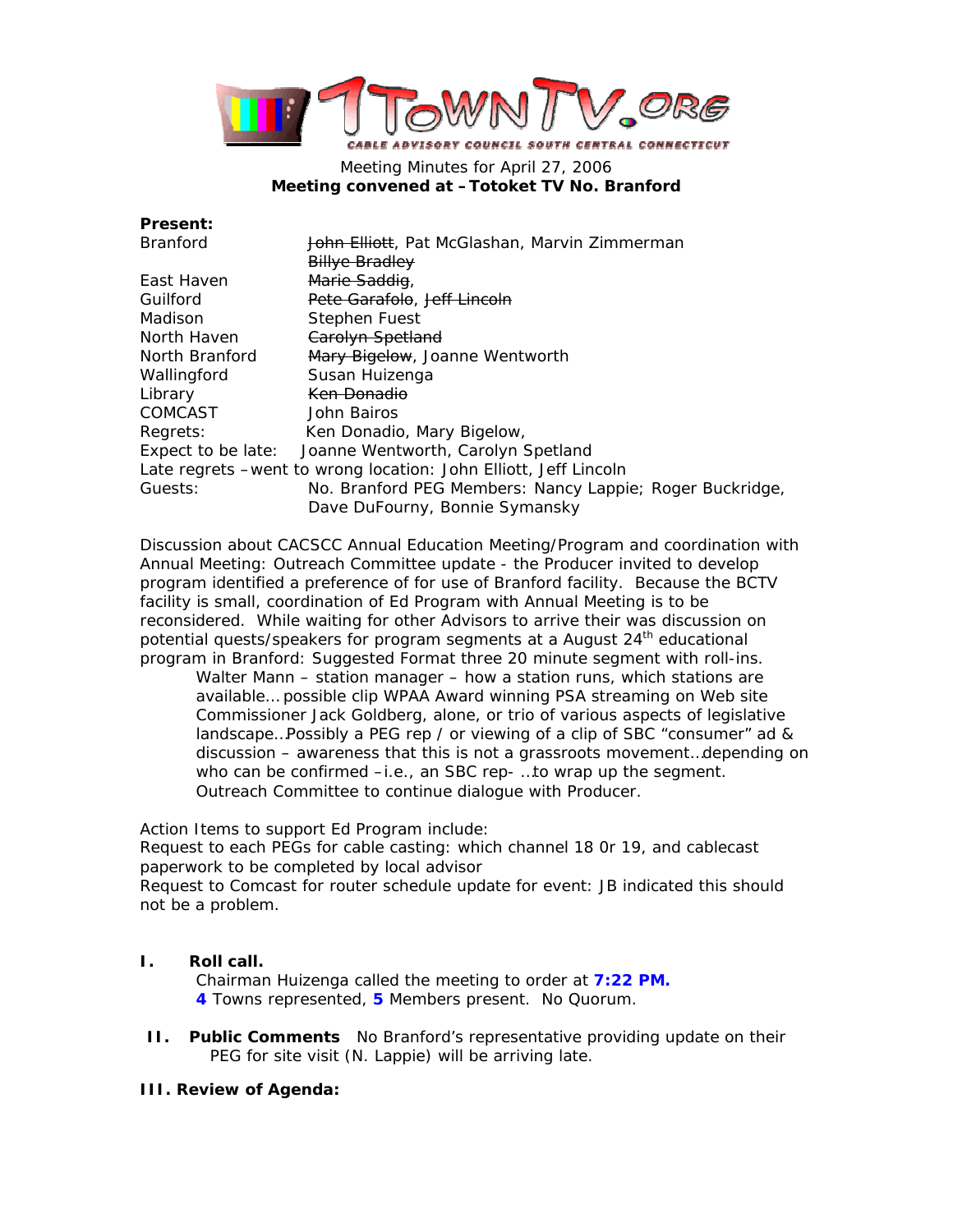Roll Call Enter Log of Correspondence Executive Committee (EC) Report – Status Of Advisor Terms, Treasurer Report (CD Rollover Action) Committee Reports – Outreach Updates only on Deferred or New Business: ACM Registration, Legislative Action Federal & State Public Comments

**IV. Minutes**: Chairman Huizenga asked that the Minutes of the March 2006 be reviewed for accuracy for the record only. Distributed copy had meeting location error which is corrected in on-line version.

\*\*action moved until May meeting because there is not a quorum

*Review of March Minutes Action items(red text):*

Advisors requested to give personal contact info to M. Saddig. Billye Bradley will continue to be asked for this info Education committee did not meet.

Nomination committee received only one e-mail per last month's request/form.

Email notifying each PEG about ACM early-bird registration was sent out with notice about CACSCC Grant.

Letter on Insurance premium status from Treasurer will be delayed pending approval of March minutes.

WPAA should request a second extension for submission of their Annual Report citing extenuating circumstances.

Congressional delegation contacted regarding Barton/C.O.P.E. Bill.

ACM conference: East Haven, Wallingford, and Branford will be sending reps…others TBD. No. Branford – unlikely.

Outreach committee – survey questions needed by next meeting for customer satisfaction survey …should be relevant / tied to correspondence such as program changes: finalzation of question task postponed for one more month.

### *SITE VISIT Report– Nancy Lappie*

Discussion about preparation for 2006 Totoket TV Annual Meeting: Bonny Symansky introduced as their newest member, Board status to be ratified at Totoket Annual Meeting.

Date of Meeting: 2<sup>nd</sup> Tuesday of Month (current Adhoc Board Meeting Schedule) May Ninth meeting advertised in Totoket Times, request for the public to attend, get involved in video taping / editing.

Members 18+ who have joined within the year will be eligible to vote at next meeting. All will be notified via letter or by telephone.

Press release advertising the presence of Comcast representative, suggestion to invite a producer, suggestion to run a LONG meeting notice on the station.

Franchise requirement: by-laws ratification & Staff hours. Staff Hours for employee Abigail White will be established and confirmed to CACSCC for Web Site. Predictable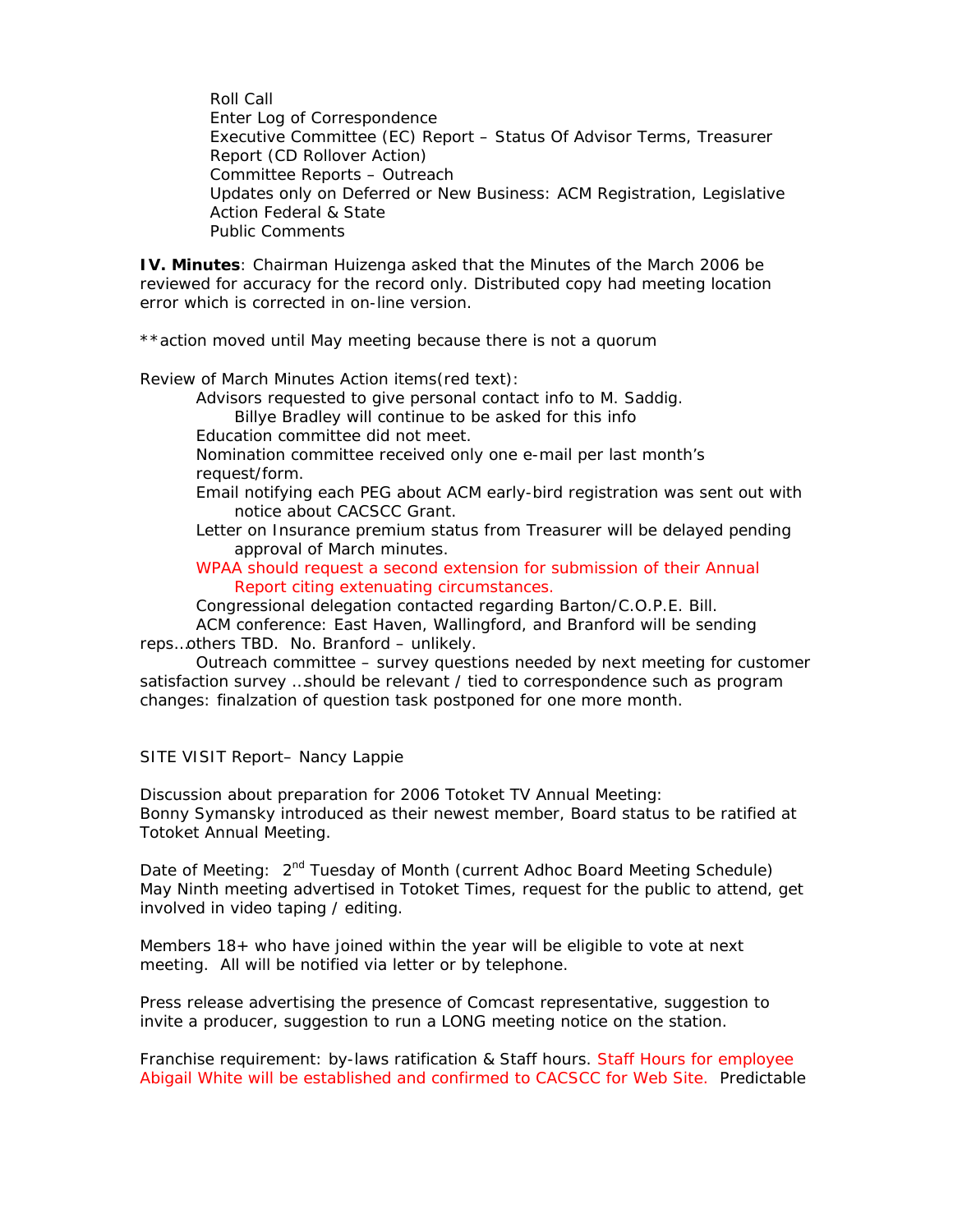staffing expected per current franchise agreement. By-law updates to recognize franchise wide producers also expected.

Studio accepting DVD, VHS, SVHS formats from members / community to be reviewed for airing.

\*note- North Branford High School extends a "Thank You" for the World Map to Comcast.

### **V. Correspondence – See Feb-Mar CACSCC Correspondence**

**As reviewed In brief as shared with Advisors:** –Incoming

- From Comcast
	- o March27 New England Comcast 2005 Community Investment Report (Note: Community Access Support referenced – however other franchise requirements like school video/Internet listed)
	- o March 31 Program changes Effective April 4: For New Customers and Enhanced Cable Service and name change fee. Additions, amendments clarifications to March 3 Rates & Charges DPUC Filing
	- o Customer Bill insert: Cable Advisory Council specific
	- o Bill Statement **Important Account Information**: Address correction needed. No Branford to be Northford.
- **Customer Complaint** 
	- o Customer that moved from Comcast Classic franchise to No. Branford. Dissatisfied with loss of program options
	- o East Haven lots of changes but no improvements program option Expanded Basic is expensive for Senior with limited incomes.
	- o More and More infomercials with scam advertising. Chairman sampled some Fox Infomercials and found 2 out of 3 that were running 'call now' with time or number limits using call center technology that supports this type of advertising. One was not: Reported advertiser to Steve Rabb Fox Advertising Dept. for Action
- **From DPUC** 
	- o April 3-13 Comcast Scientific Atlantic Converter Customer Interrog correspondence
	- o Docket Correspondence \_ as updated on Web site Intention to have 05-06-12 VOIP -Final decision no later than May 31, 2006. Comment period extended.

Other correspondence:

- a second check rec'd from iGive see Treasurer report
- Inquiry from Comcast about Annual Report Filing Status for WPAA
- Reappointment Letters: S. Huizenga, Ken Donadio
- Office of Secretary of State: Bus#0233043 Corporation (1996 issue)
- Bank correspondence business taken care of by Treasurer
- **Medicare D Videos: distribute at this meeting**

### Outgoing

- Filed Comments on Docket 05-06-12
- Several action items on COPE Bill sent to Advisors and PEGS
- Contacted Congressional Delegates about COPE as citizen and CACSCC Chair
- EH Reporter inquiry on PEG extinction 'rumors' discusses cable landscape referred to Website for details
- Chairman made call to Madison Finance Dept. about Insurance coverage as requested. Contact no longer with Town. Status provided to current Head